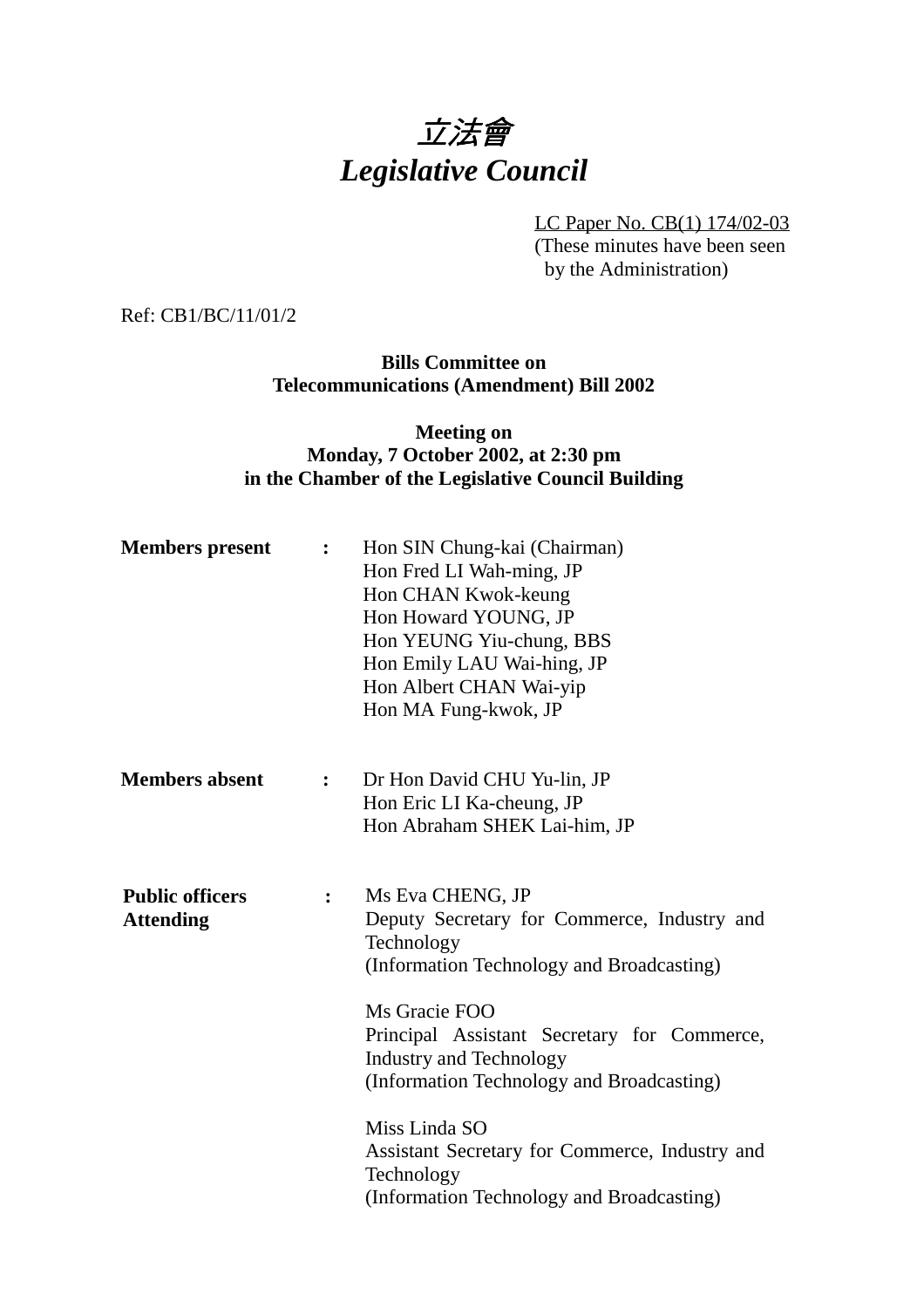|                                                      | Mr M H AU, JP<br>Acting Director-General of Telecommunications<br>Mr Edward WHITEHORN<br>Head, Competition Affairs Branch, Office of the<br><b>Telecommunications Authority</b><br>Mr Michael LAM<br>Senior Government Counsel, Department of<br>Justice |
|------------------------------------------------------|----------------------------------------------------------------------------------------------------------------------------------------------------------------------------------------------------------------------------------------------------------|
| <b>Attendance by</b><br>$\ddot{\cdot}$<br>invitation | <b>Hutchison Global Communications Limited</b><br>Ms Agnes MIU<br>Director of Legal & Regulatory                                                                                                                                                         |
|                                                      | Mr Thomas YAU<br><b>Senior Manager</b><br><b>Regulatory and Commercial</b>                                                                                                                                                                               |
|                                                      | <b>Hutchison Telecommunications (Hong Kong)</b><br><b>Limited</b>                                                                                                                                                                                        |
|                                                      | Ms Agnes NARDI<br><b>Managing Director</b>                                                                                                                                                                                                               |
|                                                      | Ms Patricia HUI<br>Legal Counsel                                                                                                                                                                                                                         |
|                                                      | <b>PCCW Limited</b>                                                                                                                                                                                                                                      |
|                                                      | <b>Mr Stuart CHIRON</b><br>Director of Regulatory Affairs                                                                                                                                                                                                |
|                                                      | Mr William BROWN<br><b>General Manager Regulatory Compliance</b>                                                                                                                                                                                         |
|                                                      | <b>Smartone Mobile Communications Limited</b>                                                                                                                                                                                                            |
|                                                      | Mr Patrick K L CHAN<br><b>Executive Director</b>                                                                                                                                                                                                         |
|                                                      | Mr Stephen CHAU<br><b>Chief Technology Officer</b>                                                                                                                                                                                                       |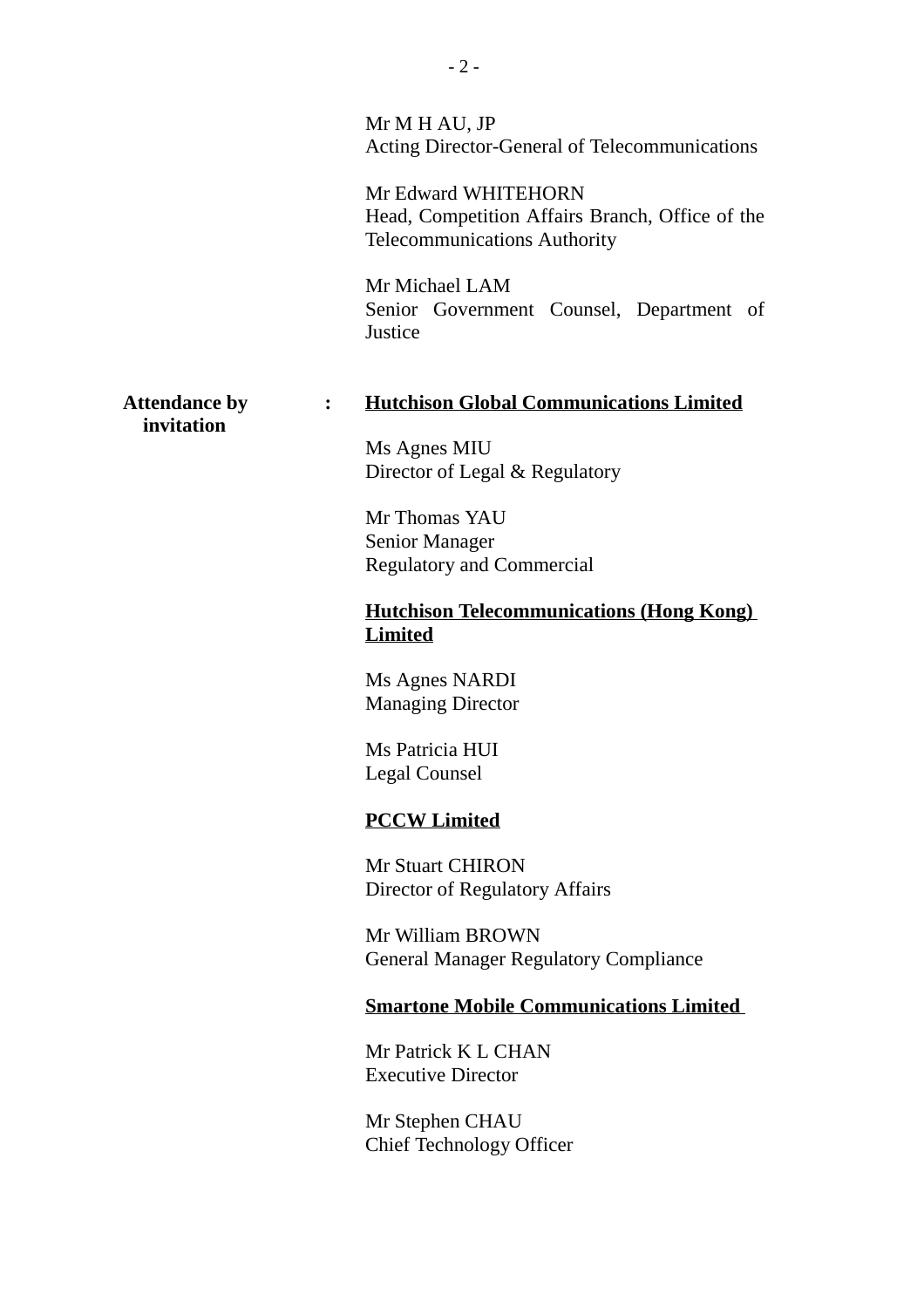#### **SUNDAY**

Mr Bruce HICKS Group Managing Director

Mr CHEUNG Wai Lok Group Director Legal & Regulatory Affairs

#### **Telstra Corporation Limited and Hong Kong CSL Limited**

Mr Simon BROOKES General Counsel, International Telstra Corporation Limited

Mr Hubert NG Chief Executive Officer Hong Kong CSL Limited

#### **Consumer Council**

Mr Ron Cameron Principal Trade Practice Officer

Mr Victor HUNG Chief Trade Practice Officer

## **Hong Kong University of Science and Technology**

Professor XU Yan

| <b>Clerk in attendance</b> | $\ddot{\cdot}$ | <b>Miss Polly YEUNG</b><br>Chief Assistant Secretary (1)3 |
|----------------------------|----------------|-----------------------------------------------------------|
| <b>Staff in attendance</b> | $\mathbf{r}$   | Miss Connie FUNG<br><b>Assistant Legal Adviser 3</b>      |
|                            |                | Ms Rosalind MA<br>Senior Assistant Secretary (1)9         |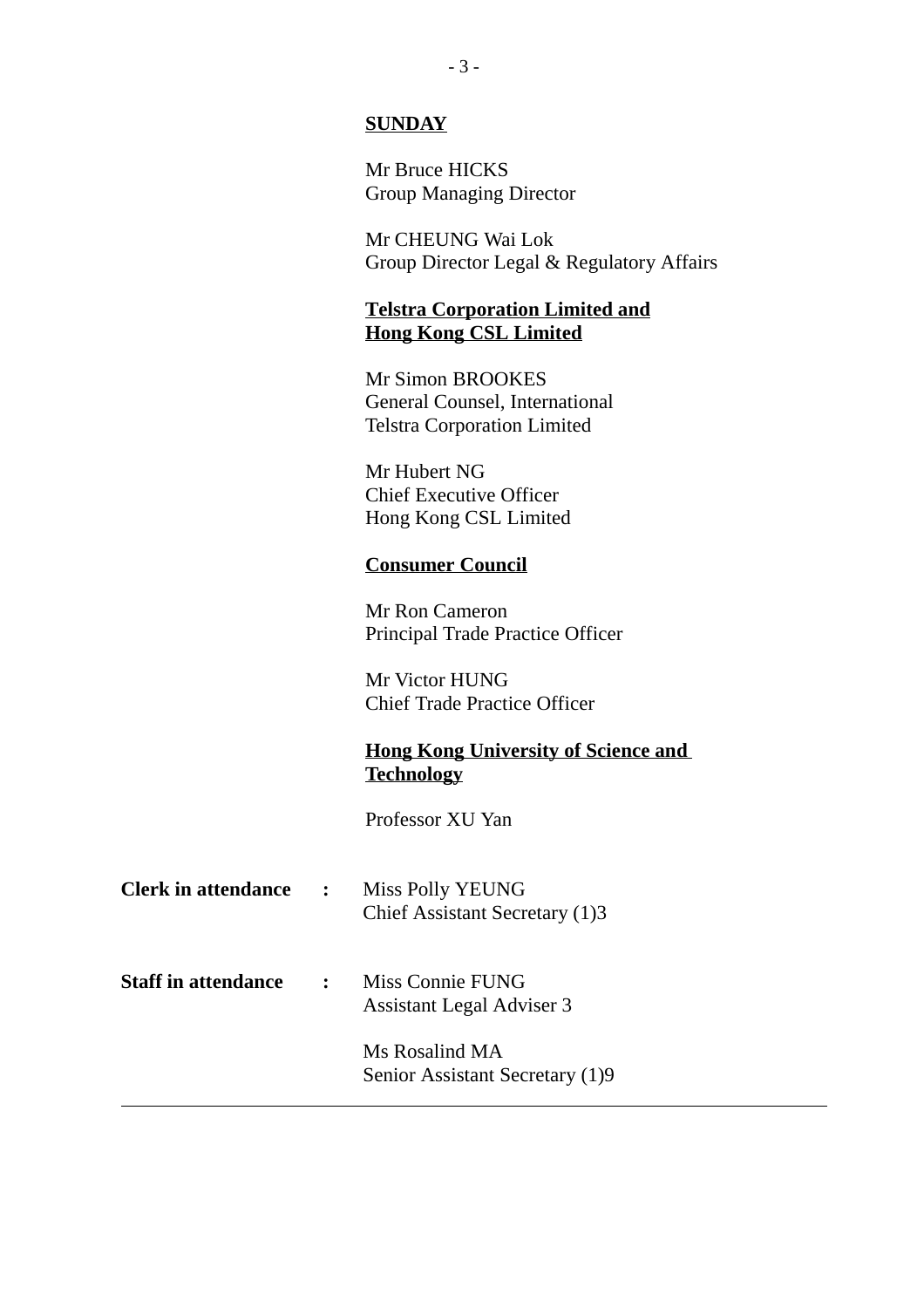# **I Confirmation of minutes**

(LC Paper No. CB(1)2313/01-02)

The minutes of meeting held on 25 July 2002 were confirmed.

# **II Meeting with deputations and the Administration**

## Meeting with deputations

# **Telecommunications Operators**

| LC Paper No. CB(1)2548/01-02(01)   | - Joint submission from Hutchison Global<br>Communications Limited, New World<br>Telephone Limited and Wharf New T&T<br>Limited |
|------------------------------------|---------------------------------------------------------------------------------------------------------------------------------|
| LC Paper No. $CB(1)2548/01-02(02)$ | - Submission<br>from<br>Hutchison<br>Telecommunications (HK) Limited                                                            |
| LC Paper No. $CB(1)2496/01-02(01)$ | - Submission from PCCW Limited                                                                                                  |
| LC Paper No. $CB(1)2619/01-02(01)$ | - Submission from Smartone<br>Mobile<br><b>Communications Limited</b>                                                           |
| LC Paper No. $CB(1)2632/01-02(01)$ | - Submission from SUNDAY                                                                                                        |
| LC Paper No. $CB(1)2548/01-02(03)$ | - Submission from Telstra Corporation<br>Limited and Hong Kong CSL Limited                                                      |
| LC Paper No. $CB(1)2632/01-02(02)$ | - Presentation material from<br>Telstra<br>Corporation Limited and Hong Kong<br><b>CSL</b> Limited                              |

### **Other Parties**

| LC Paper No. $CB(1)2619/01-02(02)$ | - Submission from Consumer Council                                                             |
|------------------------------------|------------------------------------------------------------------------------------------------|
| LC Paper No. $CB(1)2632/01-02(03)$ | - Submission from Professor XU Yan of<br>the Hong Kong University of Science and<br>Technology |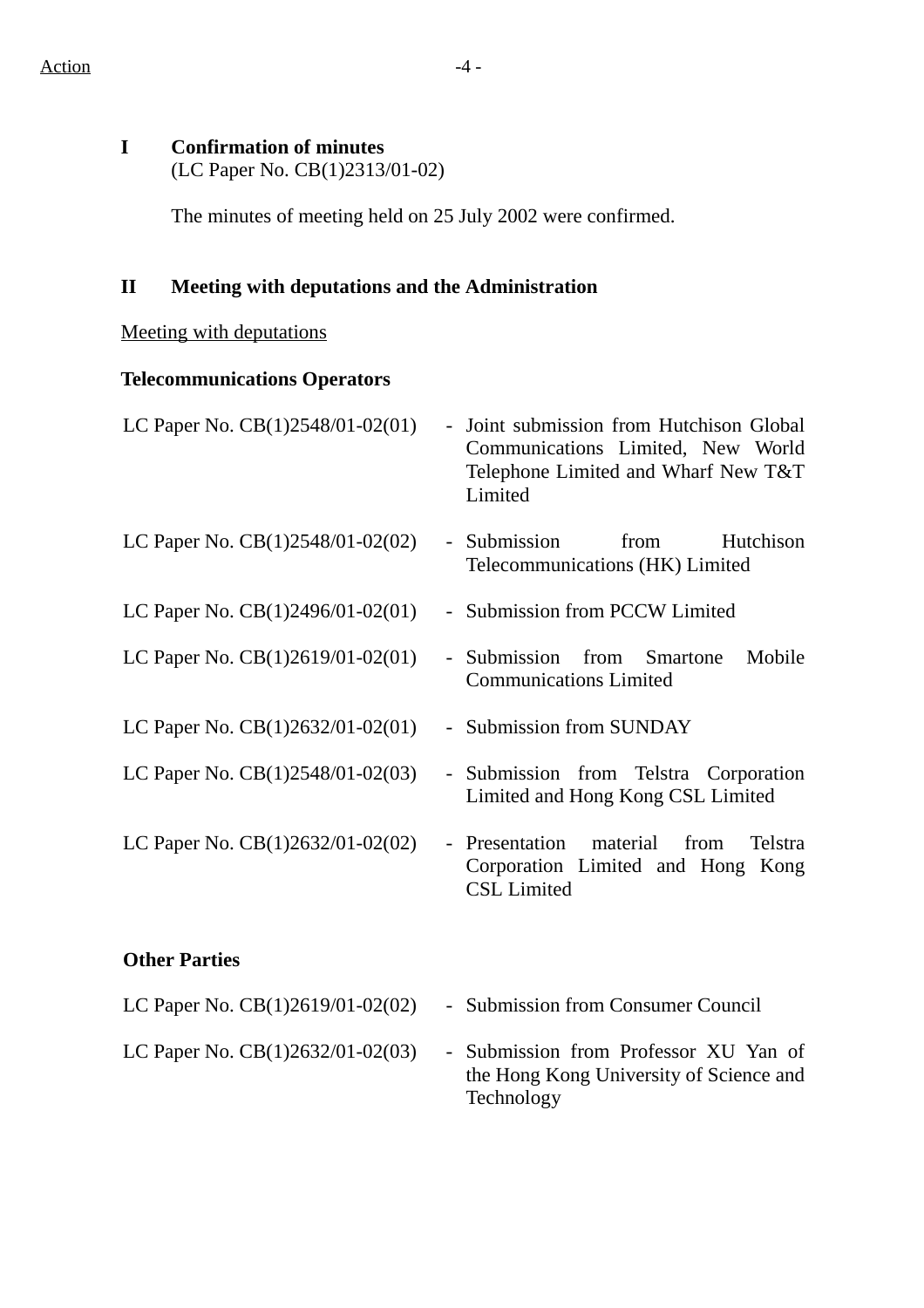# **Submissions from the following parties not attending the meeting**

| LC Paper No. CB(1)2496/01-02(02)   | - Submission from Mr YEUNG Wai-sing,<br><b>Eastern District Council Member</b>                                                                                                                              |
|------------------------------------|-------------------------------------------------------------------------------------------------------------------------------------------------------------------------------------------------------------|
| LC Paper No. $CB(1)2632/01-02(04)$ | - Submission from New World<br><b>PCS</b><br>Limited                                                                                                                                                        |
| LC Paper No. $CB(1)2661/01-02(05)$ | from<br>Kong<br>- Submission<br>Hong<br><b>Telecommunications Users Group</b>                                                                                                                               |
| Meeting with the Administration    |                                                                                                                                                                                                             |
| LC Paper No. $CB(1)2619/01-02(05)$ | - Information paper on "Regulation of<br>Mergers and Acquisition Activities in<br>Overseas Jurisdiction" provided by the<br>Administration in response to members'<br>request at the 25 July 2002 meeting   |
| LC Paper No. $CB(1)2619/01-02(06)$ | - "Supplementary Information"<br>on<br>Telecommunications<br>(Competition)<br>Provisions) Appeal Board" provided by<br>the Administration in response to<br>members' request at the 25 July 2002<br>meeting |
| Other relevant papers              |                                                                                                                                                                                                             |
| LC Paper No. CB(3)593/01-02        | The Bill                                                                                                                                                                                                    |
|                                    | File Ref: ITBB(CR) 7/13/14(02) Pt. 3 - The Legislative Council Brief issued by<br>Information<br>Technology<br>the<br>and<br>Broadcasting Bureau on 3 May 2002                                              |
| LC Paper No. $LS90/01-02$          | The Legal Service Division Report on<br>the Bill                                                                                                                                                            |
| LC Paper No. $CB(1)2256/01-02(02)$ | - Extracts from the minutes of the House<br>Committee meeting on 17 May 2002                                                                                                                                |
| LC Paper No. $CB(1)2256/01-02(03)$ | - Marked-up copy of the Bill                                                                                                                                                                                |
| LC Paper No. $CB(1)$ 2104/01-02    | - Background<br>brief<br><sub>on</sub><br>Telecommunications (Amendment) Bill<br>2002 prepared by the Legislative<br>Council Secretariat                                                                    |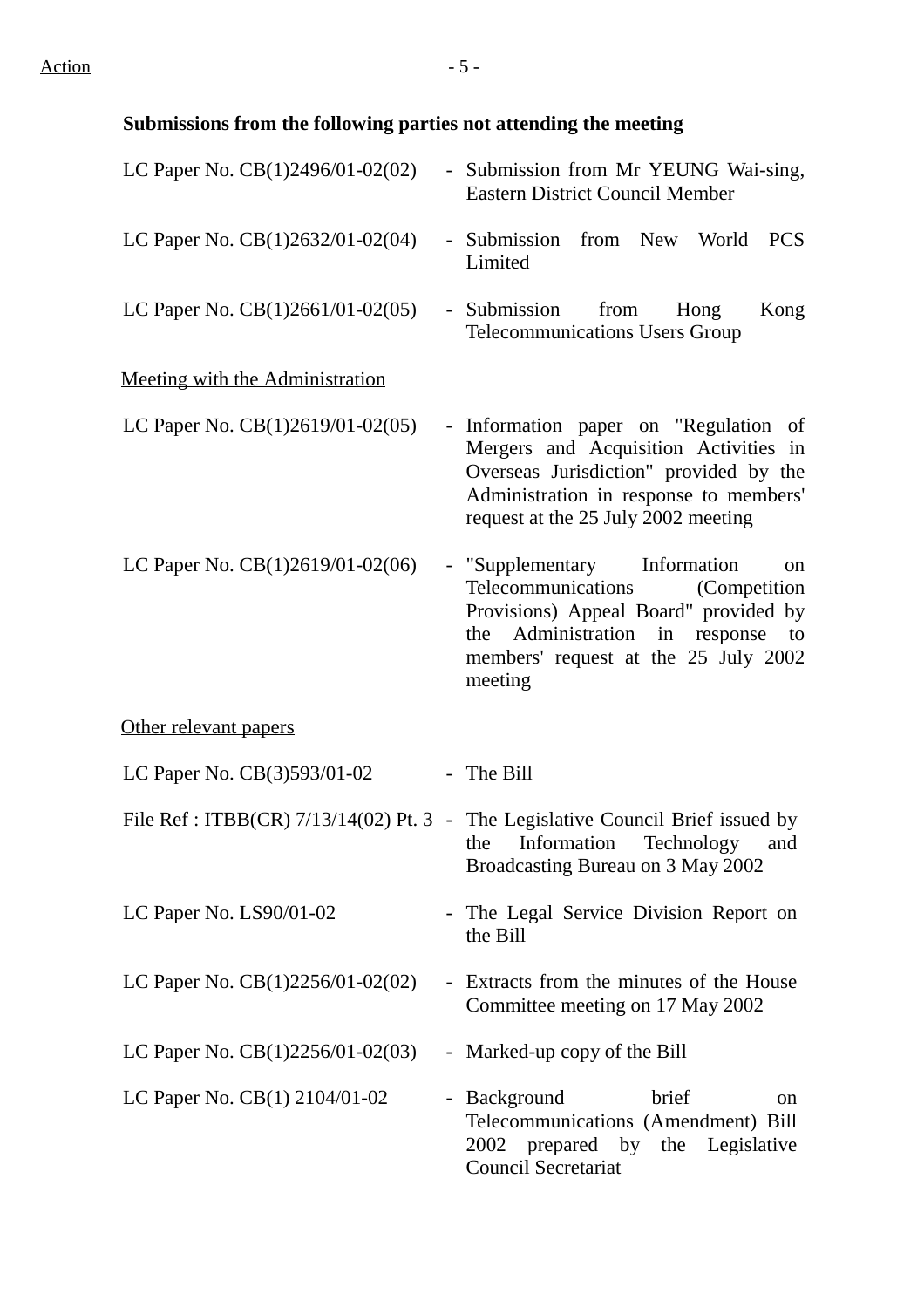| LC Paper No. $CB(1)2619/01-02(03)$ | - Letter dated 23 August 2002 from the<br>Assistant Legal Adviser (ALA) to the<br>Administration   |
|------------------------------------|----------------------------------------------------------------------------------------------------|
| LC Paper No. $CB(1)2619/01-02(04)$ | - Reply dated 30 September 2002 from the<br>Administration to ALA's letter dated 23<br>August 2002 |

2. The Bills Committee deliberated (Index of proceedings attached at **Appendix**).

Issues which required follow-up actions/consideration by the Administration

3. At members' request, the Administration agreed to provide the following information to the Bills Committee:

- (a) a detailed written response to concerns raised by deputations; and
- (b) further details of the draft guidelines on the criteria for assessing the potential effect of the merger and acquisition activities on market competition, including some members' concern about the definition of market.

4. Noting the concern shared by members and deputations about the need to scrutinize the proposed guidelines on the criteria for assessing the potential effect of the merger and acquisition activities on competition in the telecommunications market (the Guidelines), the Chairman requested the Administration to consider the suggestion of making the Guidelines subsidiary legislation. The Administration agreed to consider the suggestion.

Date of next meeting

5. Members agreed that the next meeting of the Bills Committee would be scheduled for Wednesday, 6 November 2002 at 10:45 am.

#### **III Any other business**

6. There being no other business, the meeting ended at 4:15 pm.

Legislative Council Secretariat 30 October 2002

Admin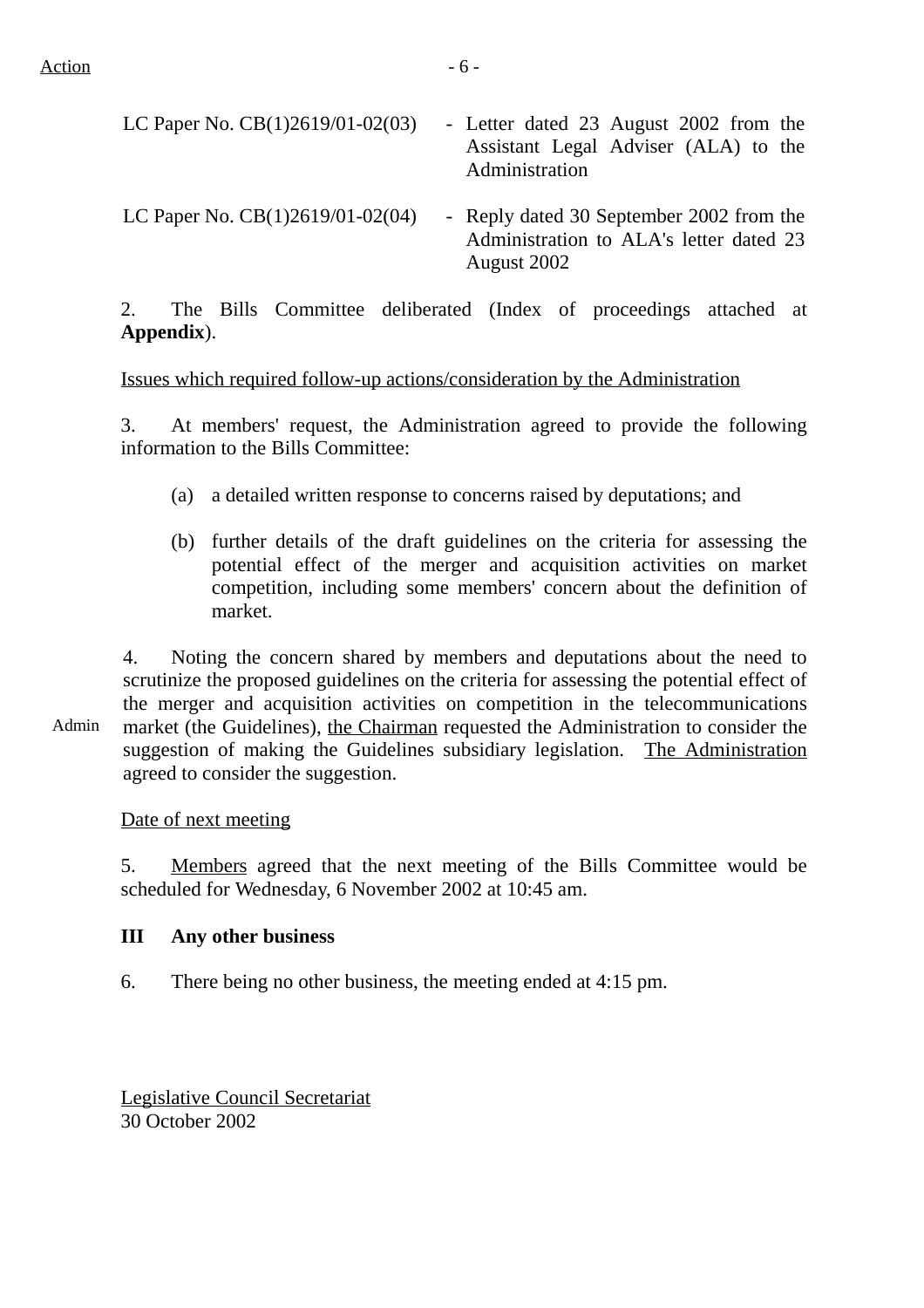# **Appendix**

## **Proceedings of the meeting of the Bills Committee on Telecommunications (Amendment) Bill 2002 Meeting on Monday, 7 October 2002, at 2:30 pm in the Chamber of the Legislative Council Building**

| <b>Time</b>       | <b>Speaker</b>                                                                                 | Subject(s)                                                                                    | <b>Action</b>                                                                                   |
|-------------------|------------------------------------------------------------------------------------------------|-----------------------------------------------------------------------------------------------|-------------------------------------------------------------------------------------------------|
|                   |                                                                                                |                                                                                               | required                                                                                        |
| $000000 - 000246$ | Chairman                                                                                       | Introductory<br>remarks<br>and<br>confirmation of minutes of<br>meeting held on 25 July 2002. |                                                                                                 |
| 000246 - 000842   | Hutchison<br>Global<br>Communications<br>Limited<br>(Hutchison<br>Global)                      | Presentation of views.                                                                        |                                                                                                 |
| 000842 - 000914   | Ms Emily LAU<br><b>Hutchison Global</b><br>Chairman                                            | deputation to provide<br>The<br>speaking note for members'<br>reference.                      | <b>Issued</b><br>to<br>members<br>vide<br>LC<br>No.<br>Paper<br>CB(1)<br>2668/01-<br>$02(01)$ . |
| 000914 - 001448   | Hutchison<br>Telecommunications<br>(Hong Kong) Limited<br>(Hutchison Telecom)                  | Presentation of views.                                                                        |                                                                                                 |
| 001448 - 002328   | Limited<br><b>PCCW</b><br>(PCCW)                                                               | Presentation of views.                                                                        |                                                                                                 |
| 002328 - 002620   | Mobile<br>Smartone<br>Communications<br>Limited (Smartone)                                     | Presentation of views.                                                                        |                                                                                                 |
| 002620 - 003412   | <b>SUNDAY</b>                                                                                  | Presentation of views.                                                                        |                                                                                                 |
| 003412 - 004120   | Corporation<br>Telstra<br>Limited<br>(Telstra)<br>and<br><b>CSL</b><br>Hong<br>Kong<br>Limited | Presentation of views.                                                                        |                                                                                                 |
| 004120 - 004608   | <b>Consumer Council</b>                                                                        | Presentation of views.                                                                        |                                                                                                 |
| 004608 - 005006   | Professor XU Yan of<br>Hong Kong University<br>of<br>Science<br>and<br>Technology              | Presentation of views.                                                                        |                                                                                                 |
| 005006 - 005350   | Mr Howard YOUNG<br>Hutchison Global<br><b>Hutchison Telecom</b>                                | Asked whether there should<br>be an independent body for<br>M&A regulation other than<br>TA.  |                                                                                                 |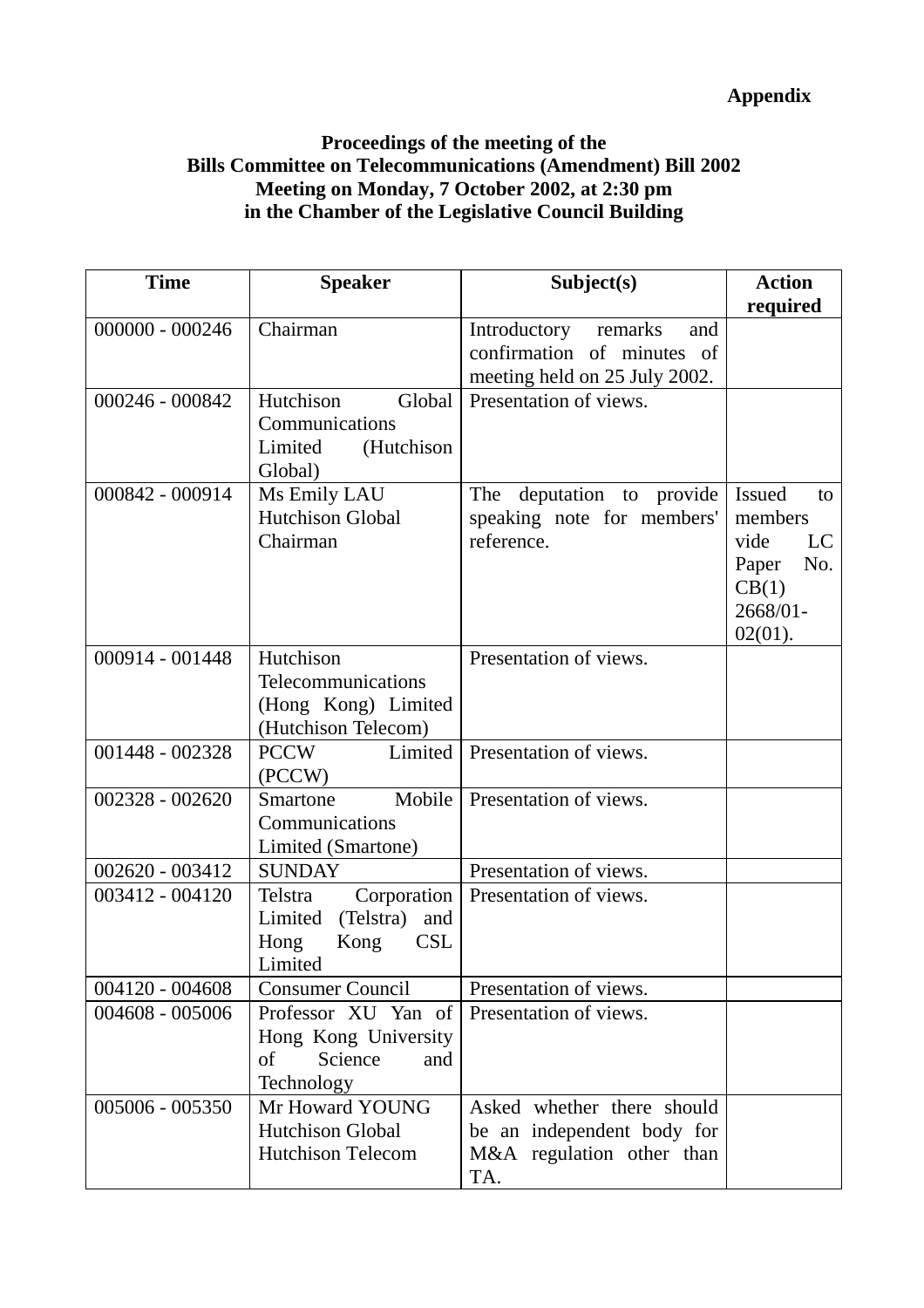| 005350 - 005702 | Mr Albert CHAN<br><b>Hutchison Telecom</b>                                                         | monitor<br>M&A<br>Need<br>to<br>activities<br>the<br>in<br>telecommunications market to<br>prevent monopolization.                                                                                                                                                                                      |
|-----------------|----------------------------------------------------------------------------------------------------|---------------------------------------------------------------------------------------------------------------------------------------------------------------------------------------------------------------------------------------------------------------------------------------------------------|
| 005702 - 005916 | Ms Emily LAU<br><b>Hutchison Telecom</b>                                                           | Asked whether there should<br>be an independent body for<br>M&A regulation other than<br>TA.                                                                                                                                                                                                            |
| 005916 - 010716 | Ms Emily LAU<br><b>Hutchison Telecom</b><br>Hutchison Global<br>Telstra<br><b>Consumer Council</b> | M&A<br>of<br>(a)<br>Impact<br>regulation on investors'<br>confidence<br>the<br>in<br>telecommunications<br>industry.<br>Whether sector-specific<br>(b)<br>M&A regulation<br>was<br>in<br>adopted<br>overseas<br>jurisdictions.<br>Whether TA had the<br>(c)<br>necessary expertise to<br>deal with M&A. |
| 010716 - 010856 | Mr YEUNG Yiu-chung<br>Hutchison Global                                                             | M&A regulation<br>(a)<br>was<br>enforced by a general<br>competition authority in<br>overseas jurisdictions.<br>The deputation did not<br>(b)<br>consider it appropriate to<br>introduce general<br>competition law in Hong<br>Kong.                                                                    |
| 010856 - 011125 | Mr Fred LI                                                                                         | Members of Democratic<br>(a)<br>Party<br>supported<br>universal<br>competition<br>law.<br>Activities taking place at<br>(b)<br>the level of the holding<br>company<br>were<br>not<br>covered by the current<br>licence conditions and<br>legislation.                                                   |
| 011125 - 011533 | <b>PCCW</b><br>Chairman<br>Hutchison Global                                                        | of<br>Uncertainty<br>the<br>(a)<br>M&A<br>proposed<br>regulation.<br>Codifying<br>existing<br>(b)                                                                                                                                                                                                       |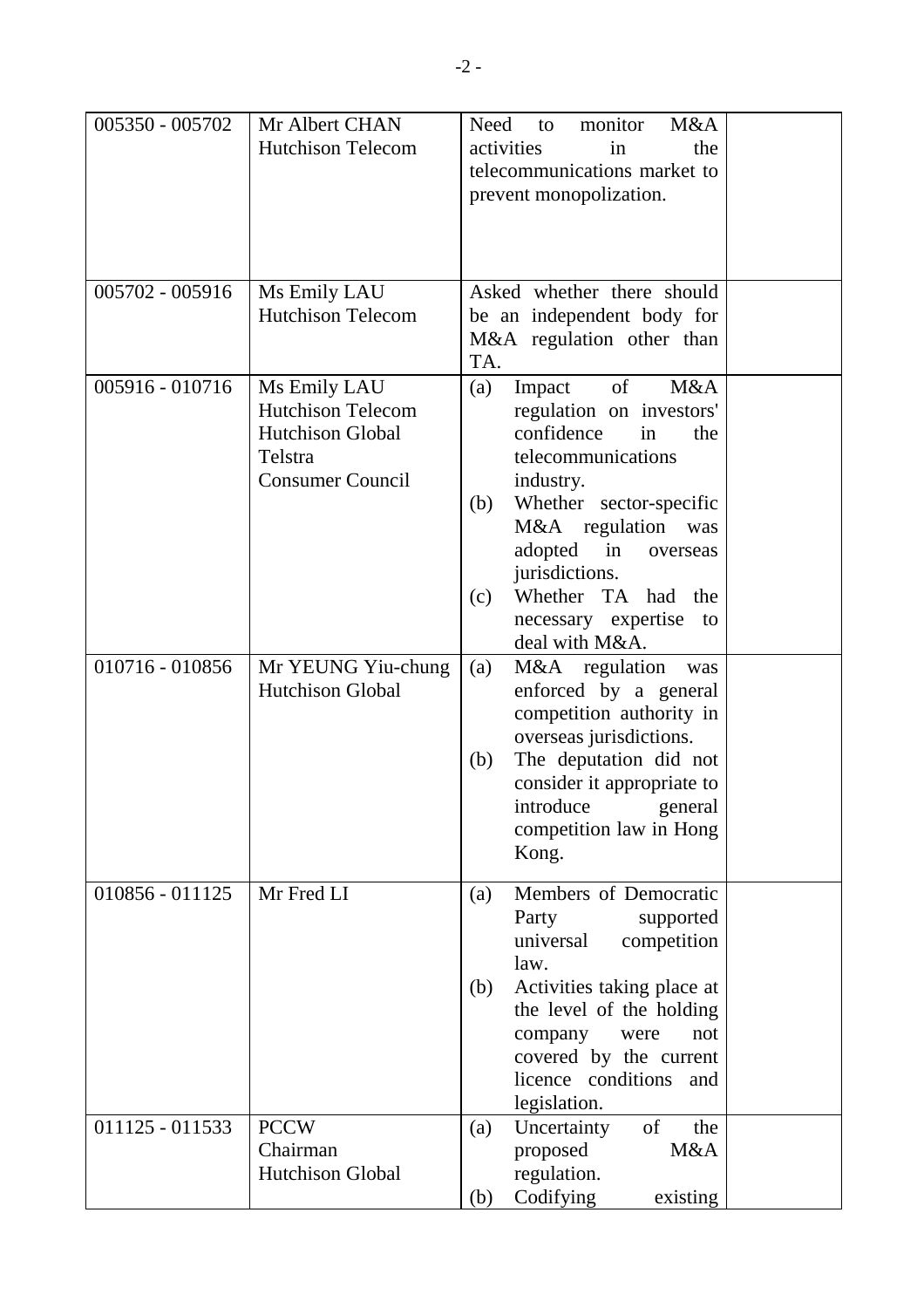|                 |                         |     | conditions<br>licence<br><sub>on</sub> |          |    |
|-----------------|-------------------------|-----|----------------------------------------|----------|----|
|                 |                         |     | M&A for 3G mobile                      |          |    |
|                 |                         |     | service for other carrier              |          |    |
|                 |                         |     | licences.                              |          |    |
|                 |                         | (c) | Whether it would suffice               |          |    |
|                 |                         |     | regulate<br>anti-<br>to                |          |    |
|                 |                         |     | competitive<br>conduct                 |          |    |
|                 |                         |     | resulting from<br>M&A                  |          |    |
|                 |                         |     | instead of M&A per se.                 |          |    |
| 011533 - 011845 | Mr Fred LI              |     | Regulating anti-competition            |          |    |
|                 | Chairman                |     | conduct without the proposed           |          |    |
|                 | <b>PCCW</b>             |     | M&A regulation.                        |          |    |
| 011845 - 012304 | Ms Emily LAU            | (a) | of<br>M&A<br>Impact                    |          |    |
|                 | <b>Consumer Council</b> |     | regulation on investors'               |          |    |
|                 |                         |     | confidence<br>in<br>the                |          |    |
|                 |                         |     | telecommunications                     |          |    |
|                 |                         |     | market.                                |          |    |
|                 |                         | (b) | Independent body for                   |          |    |
|                 |                         |     | M&A regulation (such                   |          |    |
|                 |                         |     | as in Australia) where                 |          |    |
|                 |                         |     | universal<br>there<br>was              |          |    |
|                 |                         |     | competition law.                       |          |    |
| 012304 - 012341 | Chairman                |     | Thanked<br>deputations<br>and          |          |    |
|                 |                         |     | invited the Administration to          |          |    |
|                 |                         |     | give initial response.                 |          |    |
| 012341 - 012708 | Administration          | (a) | Need<br>regulate<br>to                 |          |    |
|                 |                         |     | activities taking place at             |          |    |
|                 |                         |     | the level of the holding               |          |    |
|                 |                         |     | company.                               |          |    |
|                 |                         |     | (b) Noted the concerns                 |          |    |
|                 |                         |     | about the Guidelines.                  |          |    |
|                 |                         | (c) | Undertook to provide a                 | Admin    |    |
|                 |                         |     | detailed written response              |          |    |
|                 |                         |     | deputations'<br>to                     |          |    |
|                 |                         |     | submissions.                           |          |    |
| 012708 - 012812 | Chairman                |     | of<br>Incorporation<br>the             | Admin    | to |
|                 | Administration          |     | Guidelines into legislation.           | consider |    |
| 012812 - 013100 | Mr Howard YOUNG         | (a) | of Liberal<br>Members                  |          |    |
|                 |                         |     | Party were prepared to                 |          |    |
|                 |                         |     | consider sector-specific               |          |    |
|                 |                         |     | M&A regulation<br>and                  |          |    |
|                 |                         |     | considered<br>general                  |          |    |
|                 |                         |     | competition<br>law                     |          |    |
|                 |                         |     | for Hong<br>unnecessary                |          |    |
|                 |                         |     | Kong.                                  |          |    |
|                 |                         | (b) | Comment<br>the<br>on                   |          |    |
|                 |                         |     | threshold on percentage                |          |    |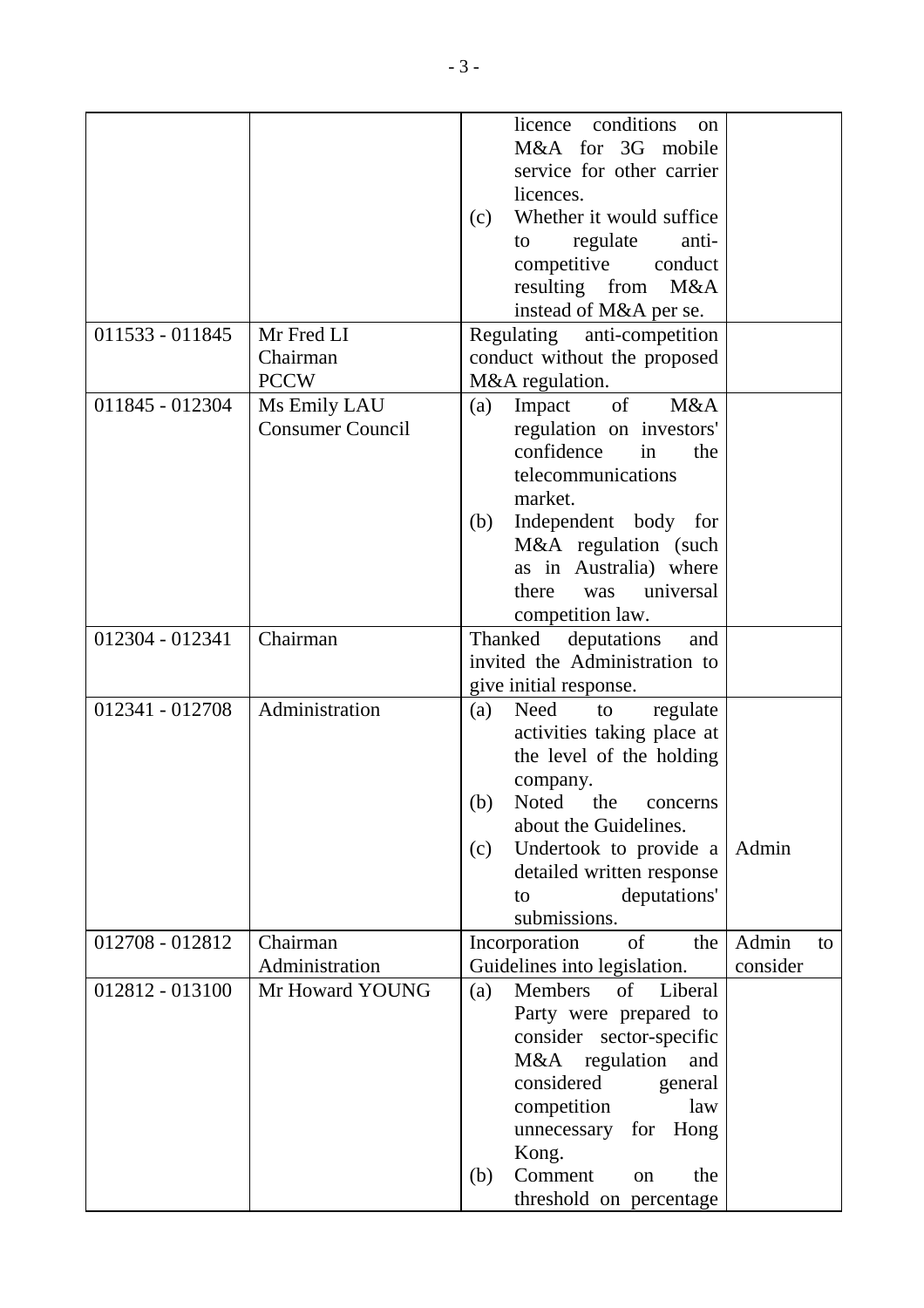|                 |                 | of market share held by               |       |
|-----------------|-----------------|---------------------------------------|-------|
|                 |                 | the licensee.                         |       |
| 013100 - 013202 | Administration  | Administration<br>The<br>would        |       |
|                 |                 | make reference to thresholds          |       |
|                 |                 | adopted in other overseas             |       |
|                 |                 | jurisdictions in drafting the         |       |
|                 |                 | Guidelines. The percentage            |       |
|                 |                 | of market share would be one          |       |
|                 |                 | of the factors for considering        |       |
|                 |                 | the effect on competition.            |       |
| 013202 - 013300 | Chairman        | Extensive consultation on the         |       |
|                 |                 | draft Guidelines should be            |       |
|                 |                 | conducted.                            |       |
| 013300 - 013336 | Administration  | Undertook<br>provide<br>to<br>to      | Admin |
|                 |                 | members further details of the        |       |
|                 |                 | draft Guidelines, including           |       |
|                 |                 | some members' concern about           |       |
|                 |                 | the definition of market.             |       |
| 013336 - 013549 | Mr Howard YOUNG | Computation of percentage of          |       |
|                 | Administration  | market share of a licensee.           |       |
| 013549 - 013720 | Ms Emily LAU    | Whether the Bill was<br>(a)           |       |
|                 |                 | adequate in regulating                |       |
|                 |                 | all M&A activities                    |       |
|                 |                 | which would have anti-                |       |
|                 |                 | competition effect on the             |       |
|                 |                 | telecommunications                    |       |
|                 |                 | market.                               |       |
|                 |                 | Whether TA should be<br>(b)           |       |
|                 |                 | given power to issue                  |       |
|                 |                 | injunctions to stop M&A               |       |
|                 |                 | activities.                           |       |
| 013720 - 013900 | Administration  | M&A activities outside<br>(a)         |       |
|                 |                 | the telecommunications                |       |
|                 |                 | market would not be                   |       |
|                 |                 | covered by the Bill.                  |       |
|                 |                 | Power<br>(b)<br>to<br>issue           |       |
|                 |                 | injunction not needed                 |       |
|                 |                 | because of the ex post                |       |
|                 |                 | approach.                             |       |
| 013900 - 013943 | Smartone        | Concern about incorporation           |       |
|                 | Chairman        | Guidelines<br>$\sigma$<br>the<br>into |       |
|                 |                 | legislation.                          |       |
| 013943 - 014038 | Administration  | Requirement<br><b>TA</b><br>for<br>to |       |
|                 | Ms Emily LAU    | consult the industry on the           |       |
|                 | Chairman        | proposed guidelines.                  |       |